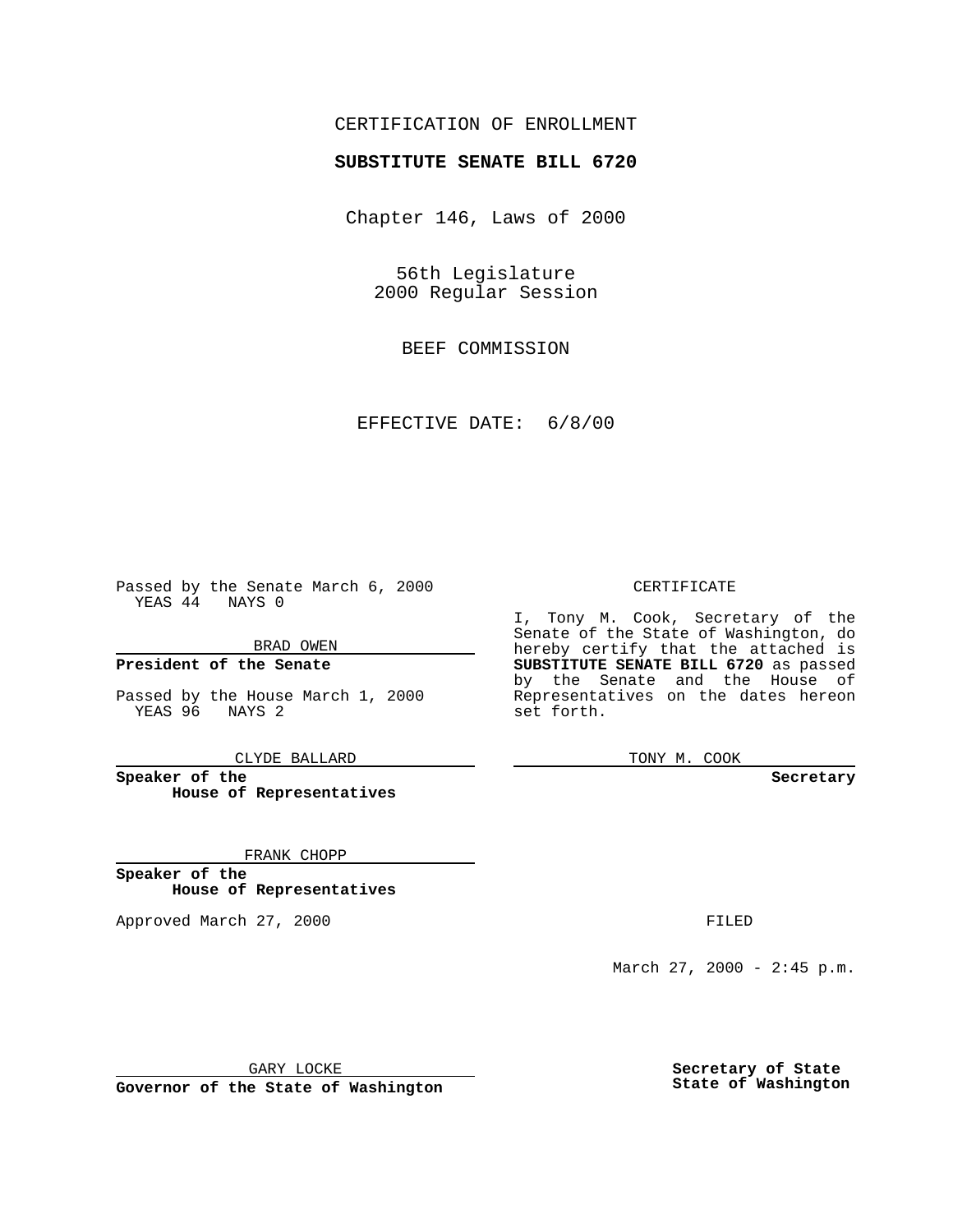## **SUBSTITUTE SENATE BILL 6720** \_\_\_\_\_\_\_\_\_\_\_\_\_\_\_\_\_\_\_\_\_\_\_\_\_\_\_\_\_\_\_\_\_\_\_\_\_\_\_\_\_\_\_\_\_\_\_

\_\_\_\_\_\_\_\_\_\_\_\_\_\_\_\_\_\_\_\_\_\_\_\_\_\_\_\_\_\_\_\_\_\_\_\_\_\_\_\_\_\_\_\_\_\_\_

### AS AMENDED BY THE HOUSE

Passed Legislature - 2000 Regular Session

#### **State of Washington 56th Legislature 2000 Regular Session**

**By** Senate Committee on Agriculture & Rural Economic Development (originally sponsored by Senators Rasmussen, Stevens, Honeyford, Swecker, Loveland and Snyder)

Read first time 02/01/2000.

1 AN ACT Relating to the Washington state beef commission; amending 2 RCW 16.67.040, 16.67.090, 16.67.100, 16.67.110, 16.67.120, 16.67.122, 3 and 16.67.130; and repealing RCW 16.67.150.

4 BE IT ENACTED BY THE LEGISLATURE OF THE STATE OF WASHINGTON:

5 **Sec. 1.** RCW 16.67.040 and 1997 c 363 s 1 are each amended to read 6 as follows:

7 There is hereby created a Washington state beef commission to be 8 thus known and designated. The commission shall be composed of two 9 beef producers, two dairy (beef) producers, two feeders, one livestock 10 salesyard operator, and one meat packer. If an otherwise voting member 11 is elected as the chair of the commission, the member may, during the 12 member's term as chair of the commission, cast a vote as a member of 13 the commission only to break a tie vote. In addition there ((will)) 14 may be one ex officio member without the right to vote from the 15 department of agriculture to be designated by the director thereof and, 16 if the commission so chooses, one additional nonvoting member in an 17 advisory capacity appointed by the voting members of the commission for 18 such a term as the voting members may set.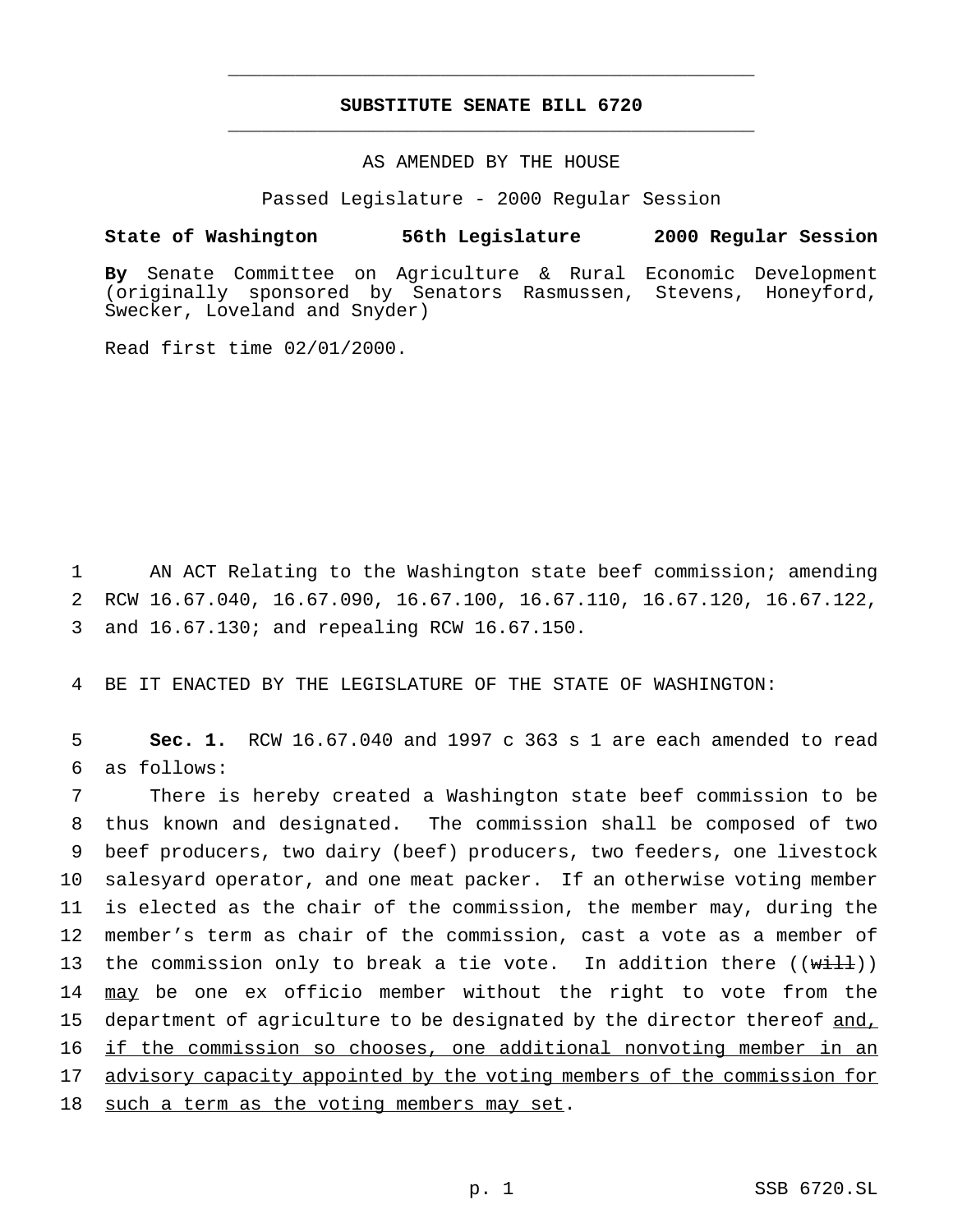A majority of voting members shall constitute a quorum for the transaction of any business.

 All appointed members as stated in RCW 16.67.060 shall be citizens and residents of this state, over the age of twenty-five years, each of whom is and has been actually engaged in that phase of the cattle industry he or she represents for a period of five years, and has during that period derived a substantial portion of his or her income therefrom, or have a substantial investment in cattle as an owner, lessee, partner, or a stockholder owning at least ten percent of the voting stock in a corporation engaged in the production of cattle or dressed beef, or a manager or executive officer of such corporation. Producer members of the commission shall not be directly engaged in the business of being a meat packer, or as a feeder, feeding cattle other than their own. Said qualifications must continue throughout each member's term of office.

 **Sec. 2.** RCW 16.67.090 and 1982 c 81 s 3 are each amended to read as follows:

 The powers and duties of the commission shall include the following:

 (1) To administer and enforce the provisions of this chapter, and do all things reasonably necessary to effectuate the purposes of this chapter;

 (2) To elect a chairman and such other officers as it deems advisable;

 (3) To employ and discharge at its discretion a manager, secretary, and such other personnel, including attorneys engaged in the private practice of law subject to the approval and supervision of the attorney general, as the commission determines are necessary and proper to carry out the purposes of this chapter, and to prescribe their duties and powers and fix their compensation;

 (4) To adopt, rescind, and amend rules, regulations and orders for the exercise of its powers hereunder subject to the provisions of chapter 34.05 RCW (Administrative Procedure Act) as now or hereafter amended;

 (5) To establish by resolution, a headquarters which shall continue as such unless and until so changed by the commission. All records, 37 books and minutes of the commission shall be kept at such headquarters;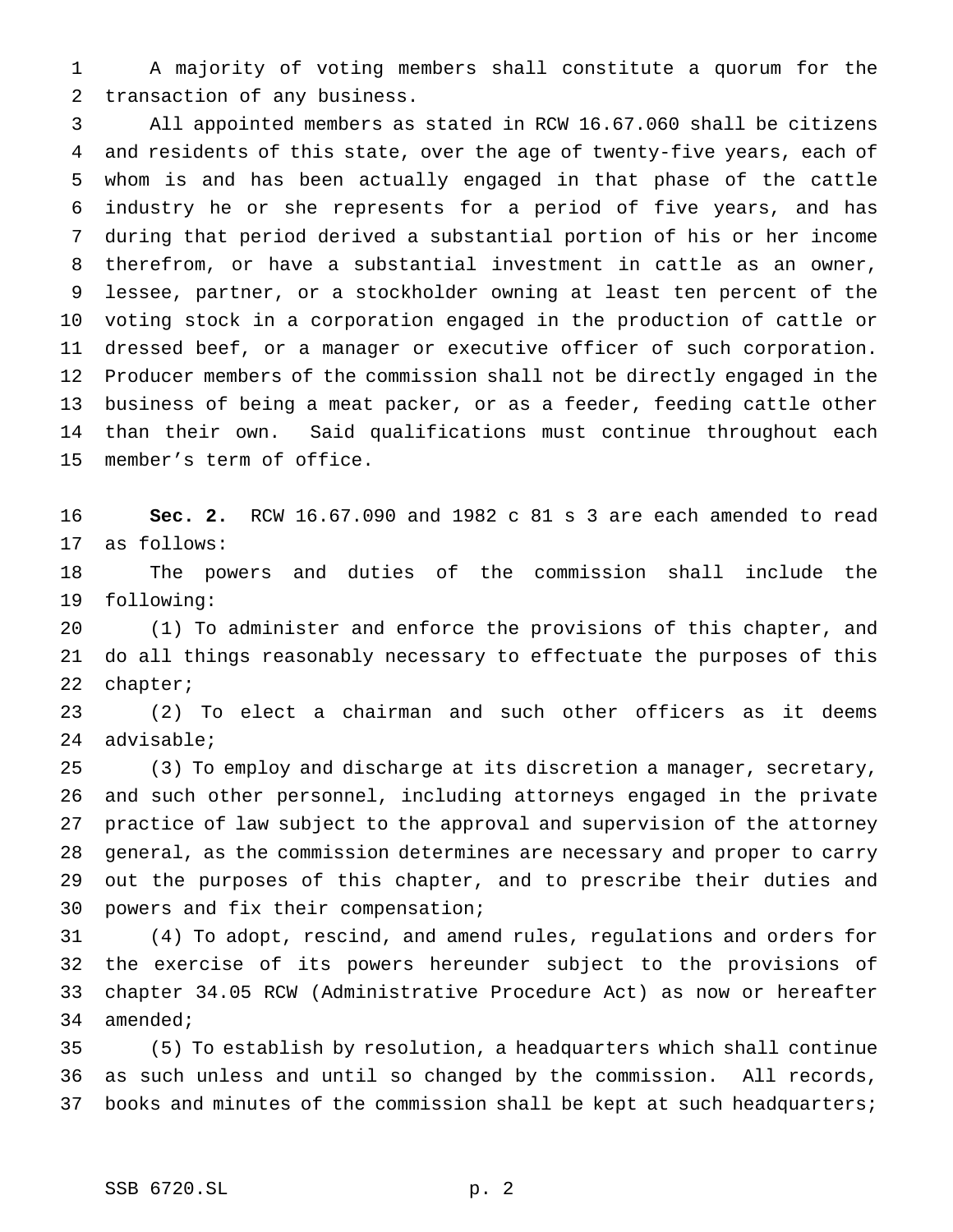(6) To require a bond of all commission members and employees of the commission in a position of trust in the amount the commission shall deem necessary. The premium for such bond or bonds shall be paid by the commission from assessments collected. Such bond shall not be necessary if any such commission member or employee is covered by any blanket bond covering officials or employees of the state of Washington.

 (7) To establish a beef commission revolving fund, such fund to be deposited in a bank or banks or financial institution or institutions, approved for the deposit of state funds, in which all money received by the commission, except an amount of petty cash for each day's needs not to exceed one hundred dollars, shall be deposited each day or as often during the day as advisable; none of the provisions of RCW 43.01.050 as now or hereafter amended shall apply to money collected under this chapter;

 (8) To prepare a budget or budgets covering anticipated income and expenses to be incurred in carrying out the provisions of this chapter during each fiscal year;

 (9) To incur expense and enter into contracts and to create such liabilities as may be reasonable for the proper administration and enforcement of this chapter;

 (10) To borrow money, not in excess of its estimate of its revenue from the current year's contributions;

 (11) To keep or cause to be kept in accordance with accepted standards of good accounting practice, accurate records of all assessments, expenditures, moneys and other financial transactions made and done pursuant to this chapter. Such records, books and accounts shall be audited at least every five years subject to procedures and methods lawfully prescribed by the state auditor. Such books and 30 accounts shall be closed as of the last day of each fiscal year (( $of$ 31 the state of Washington)). A copy of such audit shall be delivered within thirty days after completion thereof to the director, the state auditor and the commission. On such years and in such event the state auditor is unable to audit the records, books and accounts within six months following the close of the audit period it shall be mandatory 36 that the commission employ a private auditor to make such audit;

 (12) To sue and be sued as a commission, without individual liability for acts of the commission within the scope of the powers conferred upon it by this chapter;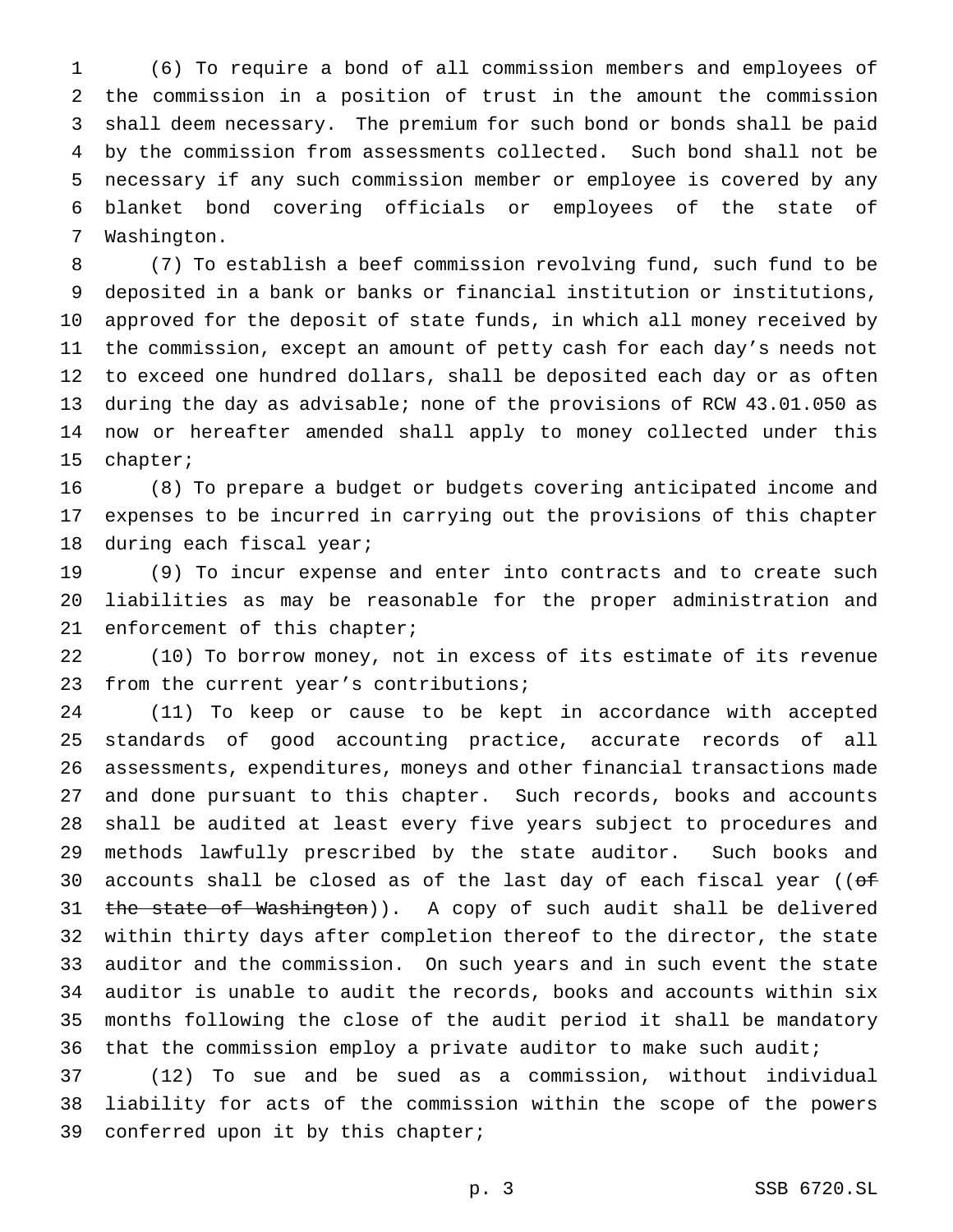(13) To cooperate with any other local, state, or national commission, organization or agency, whether voluntary or established by state or federal law, including recognized livestock groups, engaged in work or activities similar to the work and activities of the commission created by this chapter and make contracts and agreements with such organizations or agencies for carrying on joint programs beneficial to the beef industry;

 (14) To accept grants, donations, contributions or gifts from any governmental agency or private source for expenditures for any purpose 10 consistent with the provisions of this chapter;

 (15) To operate jointly with beef commissions or similar agencies established by state laws in adjoining states.

 **Sec. 3.** RCW 16.67.100 and 1969 c 133 s 9 are each amended to read as follows:

 The commission shall hold regular meetings, at least quarterly, with the time and date thereof to be fixed by resolution of the commission.

18 The commission shall hold an annual meeting( $\sqrt{a}$  at which time an 19 annual report will be presented)). The proposed budget shall be presented for discussion at the meeting. Notice of the annual meeting shall be given by the commission at least ten days prior to the meeting by public notice of such meeting published in newspapers of general circulation in the state of Washington, by radio and press releases and through trade publications.

 The commission shall establish by resolution, the time, place and manner of calling special meetings of the commission with reasonable notice to the members: PROVIDED, That, the notice of any special meeting may be waived by a waiver thereof by each member of the commission.

 **Sec. 4.** RCW 16.67.110 and 1969 c 133 s 10 are each amended to read as follows:

 The commission shall provide for programs designed to increase the consumption of beef; develop more efficient methods for the production, processing, handling and marketing of beef; eliminate transportation rate inequalities on feed grains and supplements and other production supplies adversely affecting Washington producers; properly identify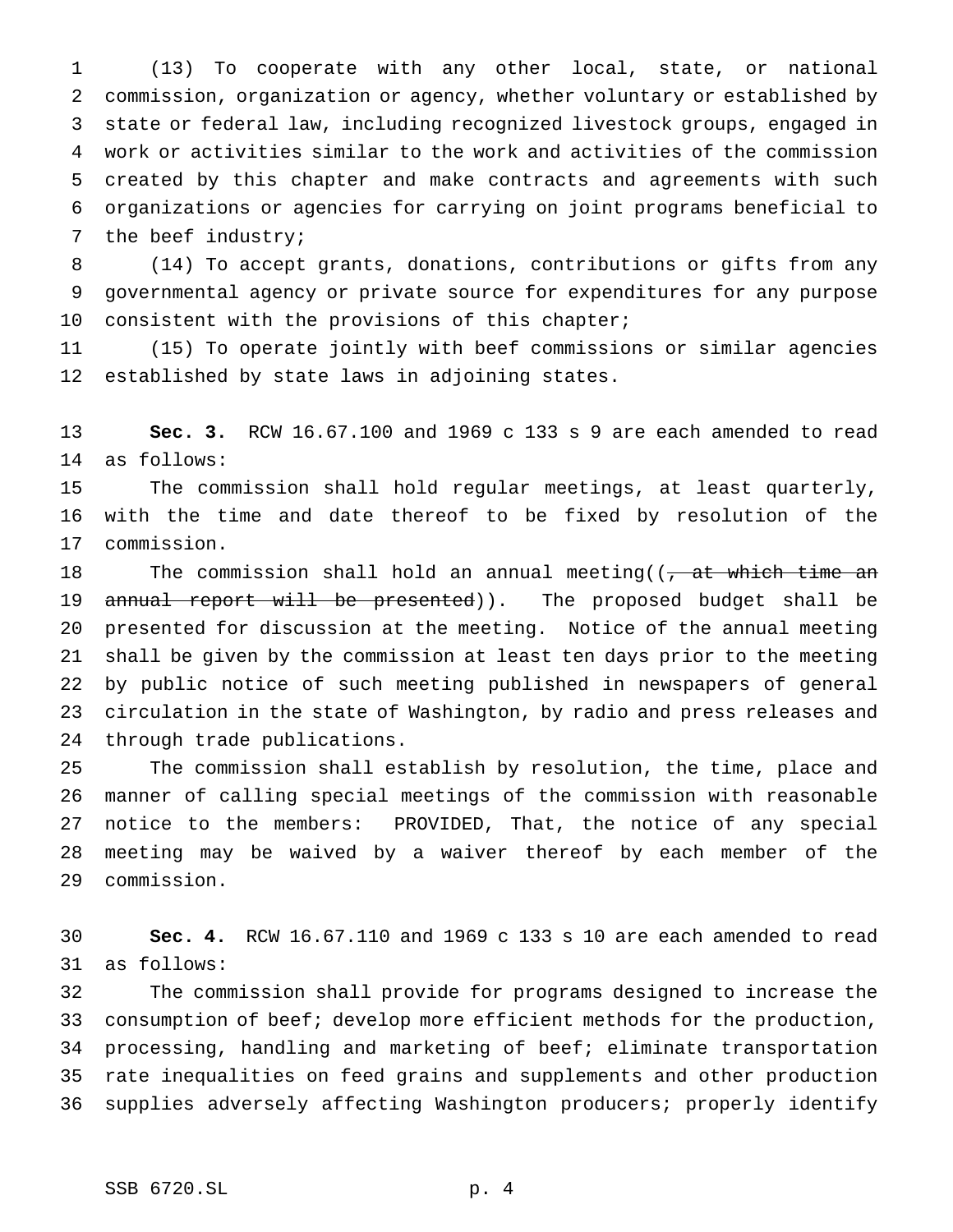beef and beef products for consumers as to quality and origin. For these purposes the commission may:

 (1) Provide for programs for advertising, sales promotion and education, locally, nationally or internationally, for maintaining present markets and/or creating new or larger markets for beef. Such 6 programs shall be directed toward increasing the sale of beef ((without 7 reference to any particular brand or trademark)) and shall neither make use of false or unwarranted claims in behalf of beef nor disparage the quality, value, sale or use of any other agricultural commodity;

 (2) Provide for research to develop and discover the health, food, 11 therapeutic and dietetic value of beef and beef products thereof;

 (3) Make grants to research agencies for financing studies, including funds for the purchase or acquisition of equipments and facilities, in problems of beef production, processing, handling and marketing;

 (4) Disseminate reliable information founded upon the research undertaken under this chapter or otherwise available;

 (5) Provide for rate studies and participate in rate hearings connected with problems of beef production, processing, handling or marketing; and

 (6) Provide for proper labeling of beef and beef products so that the purchaser and the consuming public of the state will be readily apprised of the quality of the product and how and where it was processed.

 **Sec. 5.** RCW 16.67.120 and 1987 c 393 s 11 are each amended to read as follows:

27 (1) ((<del>Except as provided in subsection (2) of this section,</del>)) There is hereby levied an assessment of fifty cents per head on all Washington cattle sold in this state or elsewhere to be paid by the 30 seller at the time of sale: ((PROVIDED, That if the assessment levied 31 pursuant to this section is greater than one percent of the sales 32 price, the animal is exempt from the assessment unless the federal 33 order implementing the national beef promotion and research program 34 establishes an assessment on these animals: ) ) PROVIDED ((FURTHER)), That if such sale is accompanied by a brand inspection by the 36 department such assessment  $((shall))$  may be collected at the same time, place and in the same manner as brand inspection fees. Such fees 38 ((shall)) may be collected by the livestock services division of the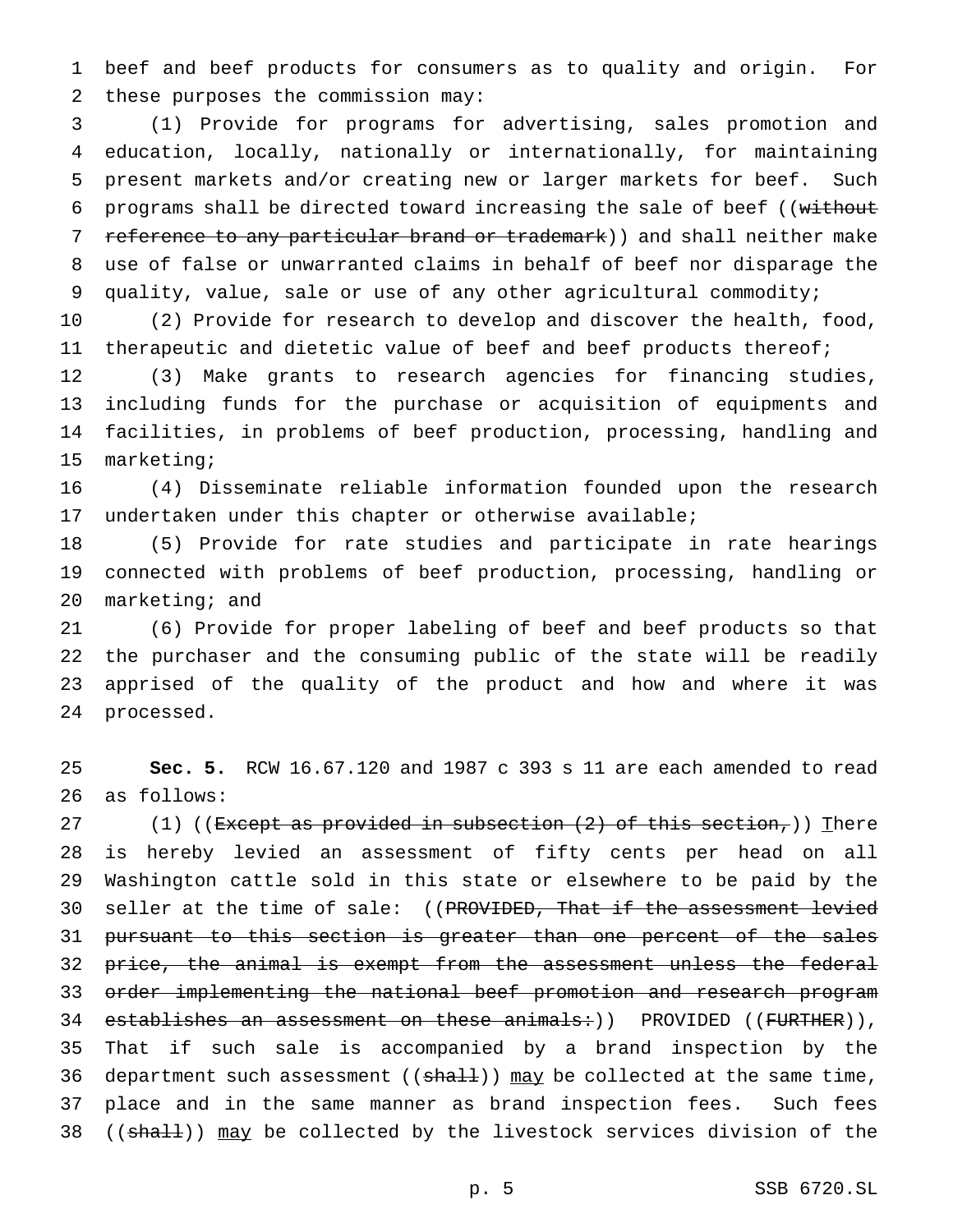department and transmitted to the commission: PROVIDED FURTHER, That, if such sale is made without a brand inspection by the department the assessment shall be paid by the seller and transmitted directly to the 4 commission ((not later than thirty days following the sale)) by the fifteenth day of the month following the month the transaction occurred.

 (2) ((While the federal order implementing the national beef promotion and research program is in effect, the assessment to be 9 levied and)) The procedures for ((its collection)) collecting all state 10 and federal assessments under this chapter shall be as required by the federal order and as described by rules adopted by the commission.

 **Sec. 6.** RCW 16.67.122 and 1986 c 190 s 1 are each amended to read as follows:

 In addition to the assessment authorized pursuant to RCW 16.67.120, 15 the commission ((shall have)) has the authority to collect an 16 additional assessment of ((fifty cents)) one dollar per head for cattle subject to assessment by federal order for the purpose of providing funds for a national beef promotion and research program. The manner in which this assessment will be levied and collected shall be established by rule. The authority to collect this assessment shall be contingent upon the implementation of federal legislation providing for a national beef promotion and research program and the establishment of the assessment requirement to fund its activities.

 **Sec. 7.** RCW 16.67.130 and 1969 c 133 s 12 are each amended to read as follows:

 Any due and payable assessment levied under the provisions of this chapter shall constitute a personal debt of every person so assessed or 28 who otherwise owes the same and shall be due and payable ((within 29 thirty days from the date it becomes first due the commission)) on the fifteenth day of the month following the month the transaction 31 <u>occurred</u>. In the event any such person fails to pay the full amount 32 within such ((thirty days)) time, the commission shall add to such unpaid assessment an amount of ten percent of the unpaid assessment to defray the cost of collecting the same. In the event of failure of such person to pay such due and payable assessment, the commission may bring civil action against such person in a state court of competent jurisdiction for the collection thereof, together with the above